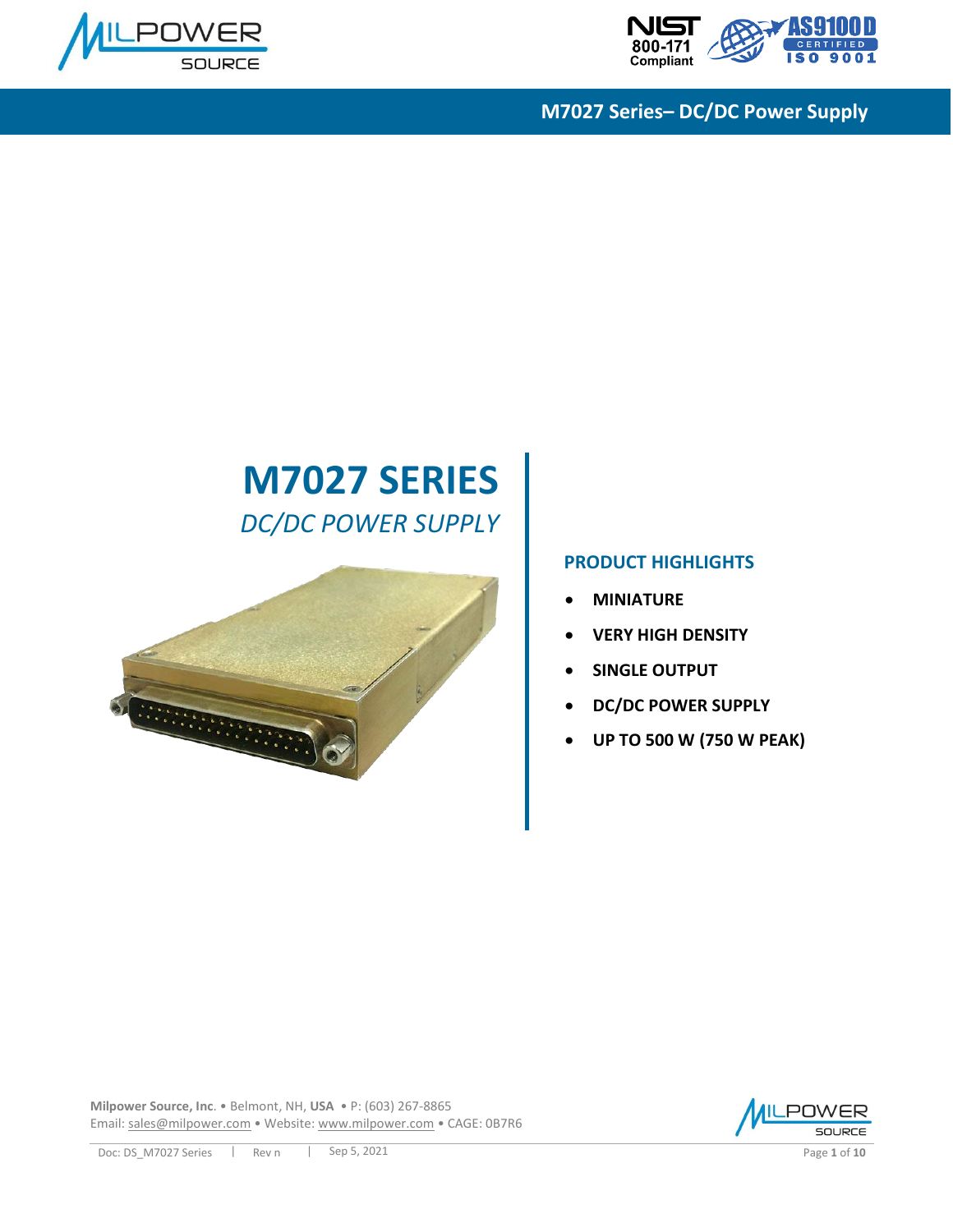



| <b>Applications</b><br>Military (Airborne, ground-fix, shipboard), Ruggedized, Telecom, Industrial Power Supply                                                                                                                                                                                                                                  |                                                                                                                                                                                                                                                                                                                                                                                         |                                                                                                                                                                                                              |  |  |  |  |  |
|--------------------------------------------------------------------------------------------------------------------------------------------------------------------------------------------------------------------------------------------------------------------------------------------------------------------------------------------------|-----------------------------------------------------------------------------------------------------------------------------------------------------------------------------------------------------------------------------------------------------------------------------------------------------------------------------------------------------------------------------------------|--------------------------------------------------------------------------------------------------------------------------------------------------------------------------------------------------------------|--|--|--|--|--|
| <b>Special Features</b><br>• Wide input range<br>• Input / Output isolation<br>• High efficiency - up to 90%<br>. High Density - up to 47 W/in <sup>3</sup><br>· EMI filters included                                                                                                                                                            | • Remote sense compensation<br>• Parallel connection option<br>· Fixed switching freq. (250<br>kHz<br>• External sync. capability<br>• Remote inhibit (on/off)                                                                                                                                                                                                                          | • Non-latching protections:<br>○ Overload / short-circuit<br>o Input OV/UV lockout<br>o Output over-voltage<br>o Over temperature                                                                            |  |  |  |  |  |
| <b>Electrical Specifications</b><br><b>DC</b> Input<br>18 to 48 V <sub>pc</sub> ,<br>Extended input range option:<br>18 to 100 V <sub>DC</sub><br>IAW MIL-STD-1275E.<br><b>Transient protection</b><br>IAW MIL-STD-1275A,<br>MIL-STD-704A<br>(no operation, no damage)                                                                           | <b>DC Output</b><br>Voltage range: 5 to 50 V <sub>DC</sub><br>Current range: 0 to 40 A<br>Power range: 0 to 500 W<br>Peak power: Up to 750 W for up<br>to 4 seconds.<br>After 4 seconds, the output falls<br>to 70% from it is nominal value.                                                                                                                                           | <b>Isolation</b><br>Input to Output: 200 V <sub>DC</sub><br>Input to Case: 200 V <sub>DC</sub><br>Output to Case: 100 V <sub>DC</sub>                                                                        |  |  |  |  |  |
| <b>Output Voltage Regulation</b><br>Up to $±1\%$<br>(no load to full load, -55°C to<br>+85°C, and over input voltage<br>range).<br><b>Ripple and Noise</b><br>Less than 50 mV <sub>p-p</sub> , typical<br>(max. 1% of output voltage)<br>without external capacitance.<br>When connected to system<br>capacitance ripple drops<br>significantly. | <b>Efficiency</b><br>Typical: 88% - 90%<br>Extended input range: 83% -<br>86%<br>(28V <sub>DC</sub> output, nominal input,<br>full load, room temperature)<br><b>Transient Over-and-undershoot</b><br>Output change at load transient<br>of 30 to 100% with T <sub>r</sub> & Tf of<br>max 30 µs is 5% of output<br>voltage. Output recover to<br>steady stated within less<br>$0.5$ ms. | <b>EMC</b><br>Design to Meet <sup>*</sup> MIL-STD-461F<br>CE101, CE102, CS101, CS114,<br>CS115, CS116, RE101, RE102,<br>RS101, RS103<br><b>Turn on Transient</b><br>No voltage overshoot during<br>power on. |  |  |  |  |  |

\* EMC Compliance achieved with 5μH LISN, shielded harness and static resistive load.

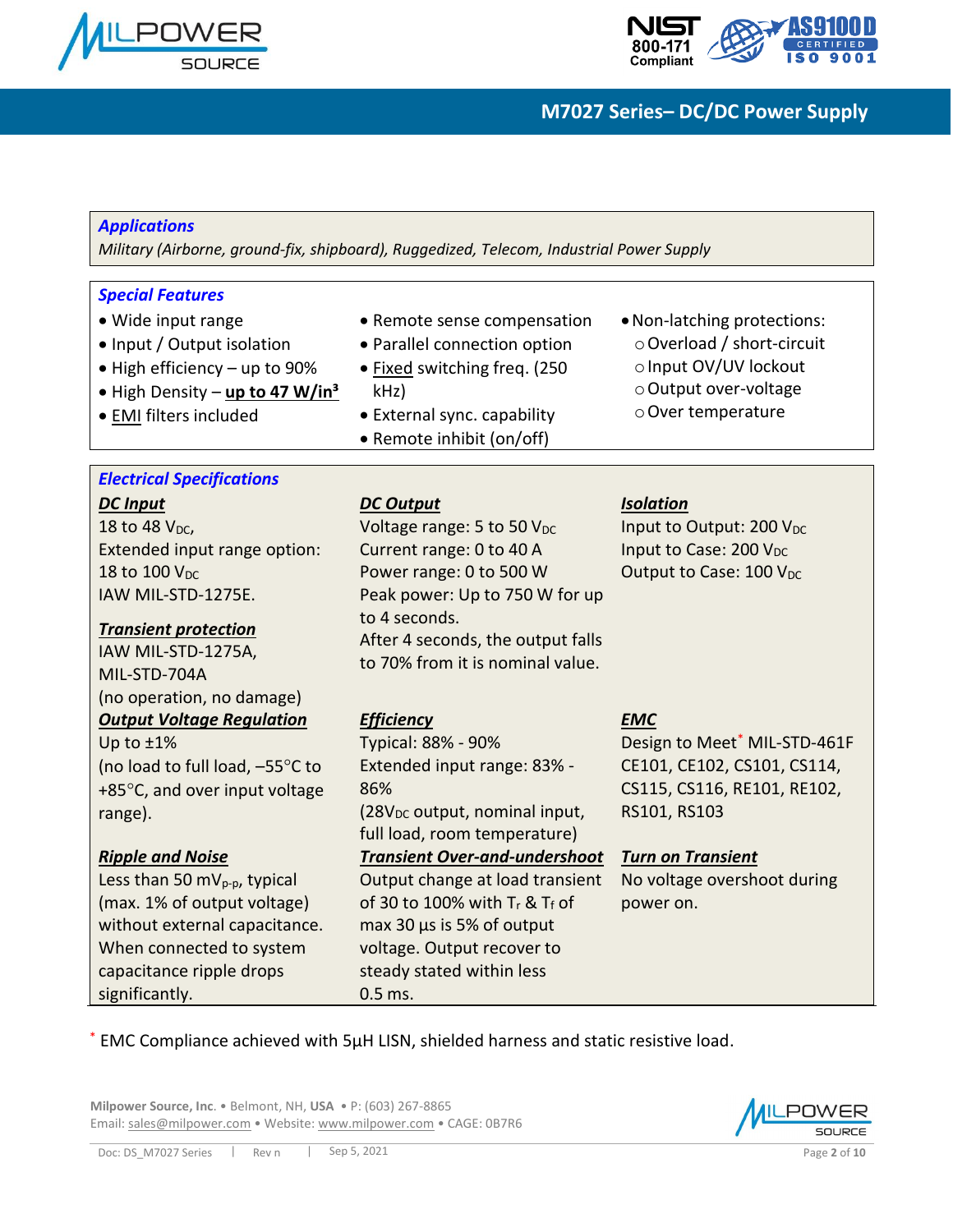



#### *Protections†*

#### *Input*

- **Input Reverse Polarity:** Protection for unlimited time
- •**Under-Voltage Lock-Out:**

Unit shuts down below 15V ± 1V. Resumes operation at 17V ± 1V. Min. hysteresis 2V.

•**Over-Voltage Lock-Out**: Unit shuts down above  $54V \pm 2V$ .

#### *Output*

- •**Active Over-Voltage Protection:** Secondary control circuit takes over if output voltage exceeds 110% ± 5% of nominal voltage.
- •**Passive Over-Voltage Protection:** Zener diode installed on output terminals, selected at 120% ± 10% of nominal voltage.
- •**Peak Load Duration Limiter** Peak load is enabled for up to 4 seconds. Beyond this, output voltage folds to limit the output power to the nominal value.
- **Short Circuit Protection** Output voltage turns off and on periodically with low duty-cycle (hiccup) to protect system conductors and converter from short circuit.

#### **General**

•**Over Temperature Protection:** Output shuts down if base plate temperature exceeds  $+105^{\circ}$ C ± 5°C. Automatic recovery

when baseplate temperature returns to below  $+95^{\circ}$ C  $\pm$  5°C.

•**POR:**

Protection Override signal (BATTLE SHORT function) overrides over temperature protection and input over/under-voltage lock-out.

#### *Environmental Conditions*

Meets MIL-STD-810F

## *Temperature* Operating:  $-55$  °C to +85 °C (at baseplate) Storage:  $-55^{\circ}$ C to +125 °C *Humidity* Method 507.4 Procedure I Up to 95% RH

#### *Altitude*

Method 500.4 Procedures I & II Up to 70,000 ft. Operational *Vibration (random)* Method 514.5 Category 24 – General minimum integrity exposure IAW Figure 514.5C-17 1 hour per axis.

#### *Salt Fog* Method 509.4

#### *Shock*

Method 516.5 Procedure I – Functional shock Saw-tooth, 30 g peak, 11 ms

#### *Reliability*

150,000 hours, calculated per MIL-HDBK-217F Notice 2 at +85 °C baseplate, Ground Fix conditions.

#### *Environmental Stress Screening (ESS)*

*Including random vibration and thermal cycles is also available. Please consult factory for details.*

*†* Thresholds and protections can be modified / removed – please consult factory.

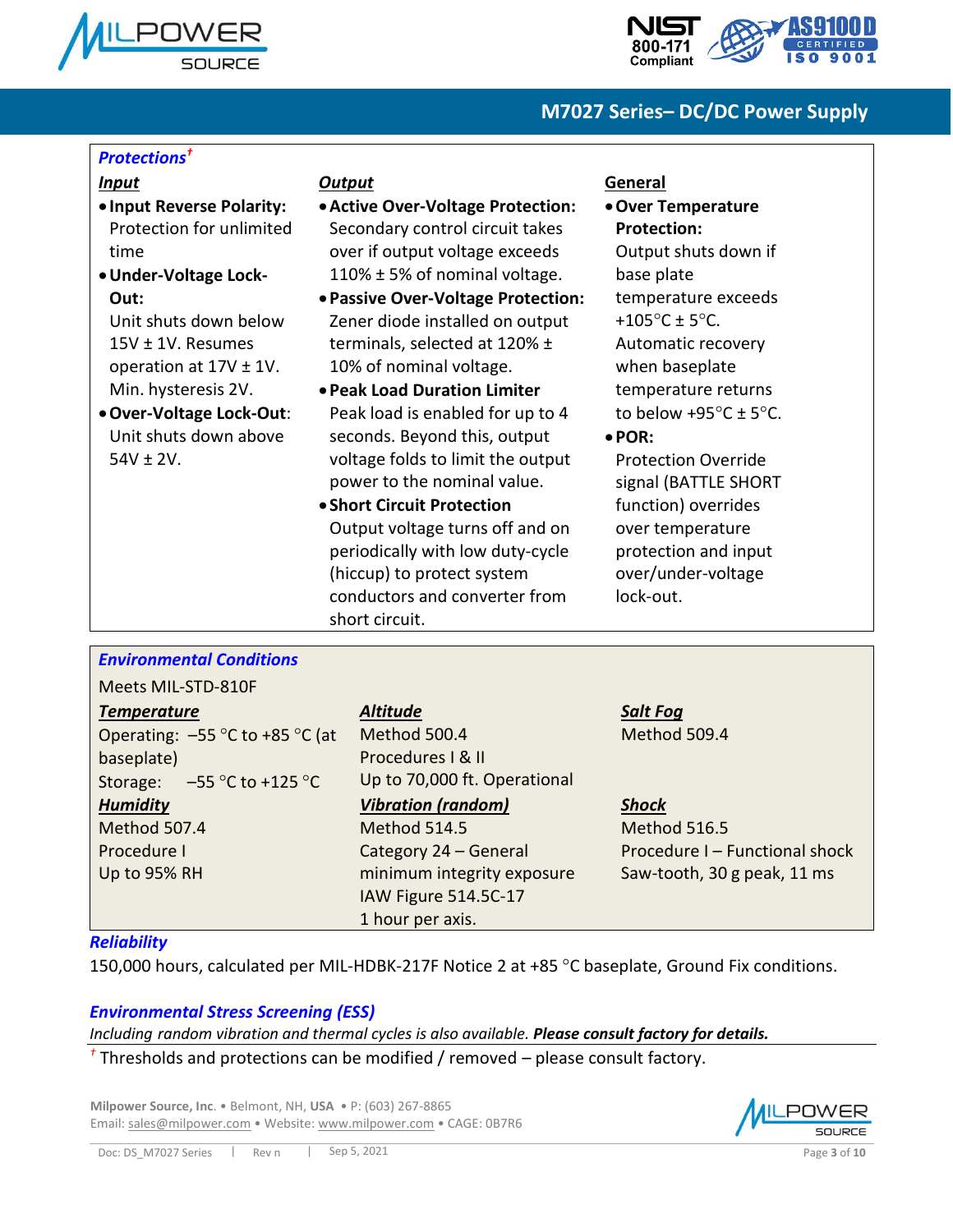



## *Efficiency Plots*

*28 VDC variant:*



50 V<sub>DC</sub> variant:



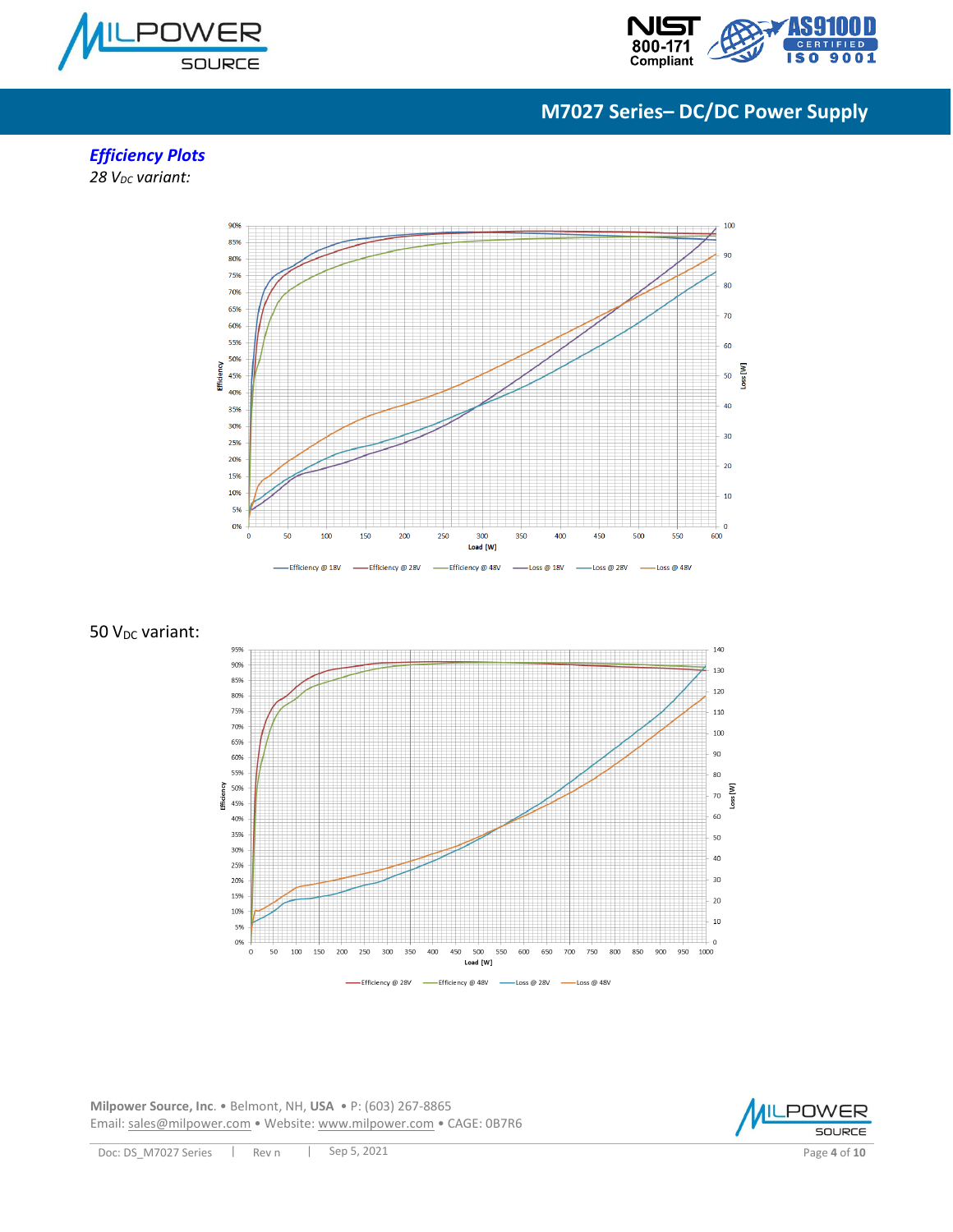



#### *Pin Assignment*

**Connector type:** M24308/24-34F or eq. **Mates with:** M24308/2-4F or eq.

| Pin<br>No.     | <b>Function</b>  | P               |           | Pin<br>No. | <b>Function</b>   | P         |           | Pin<br>No. | <b>Function</b>   | P   |           |
|----------------|------------------|-----------------|-----------|------------|-------------------|-----------|-----------|------------|-------------------|-----|-----------|
| 1              | <b>SENSE</b>     | $+$             | ٠         | 14         | <b>IN RTN</b>     |           | $\bullet$ | 27         | <b>OUT RTN</b>    |     | ●         |
| 2              | <b>OUT</b>       | $+$             | $\bullet$ | 15         | <b>IN RTN</b>     |           | $\bullet$ | 28         | <b>OUT RTN</b>    |     |           |
| $\overline{3}$ | OUT              | $+$             | ۰         | 16         | N.C.              |           |           | 29         | <b>SYNC IN</b>    |     |           |
| 4              | OUT              | $+$             | $\bullet$ | 17         | N.C.              |           |           | 30         | IN                | $+$ | ۰         |
| 5              | <b>OUT RTN</b>   |                 | $\bullet$ | 18         | N.C.              |           |           | 31         | IN                | $+$ | ۰         |
| 6              | <b>OUT RTN</b>   | $\qquad \qquad$ | $\bullet$ | 19         | N.C.              |           |           | 32         | IN                | $+$ | ۰         |
| $\overline{z}$ | <b>OUT RTN</b>   | $\qquad \qquad$ |           | 20         | <b>OUT</b>        | $+$       | 0         | 33         | <b>IN RTN</b>     |     | $\bullet$ |
| 8              | <b>OUT RTN</b>   |                 |           | 21         | <b>OUT</b>        | $+$       | $\bullet$ | 34         | <b>IN RTN</b>     |     | $\bullet$ |
| 9              | <b>SENSE RTN</b> | $\qquad \qquad$ |           | 22         | <b>OUT</b>        | $\ddot{}$ | $\bullet$ | 35         | <b>IN RTN</b>     |     | $\bullet$ |
| 10             | N.C.             |                 |           | 23         | <b>OUT</b>        | $+$       | $\bullet$ | 36         | <b>POR</b>        | $+$ |           |
| 11             | <b>INHIBIT</b>   |                 |           | 24         | <b>OUT</b>        | $+$       | $\bullet$ | 37         | <b>SIGNAL RTN</b> |     |           |
| 12             | IN               | $+$             | ۰         | 25         | OUT<br><b>RTN</b> |           | $\bullet$ |            |                   |     |           |
| 13             | IN               | $+$             | ۰         | 26         | OUT<br><b>RTN</b> |           | $\bullet$ |            |                   |     |           |



Note: All pins with identical function/designation should be connected together for optimal performance.

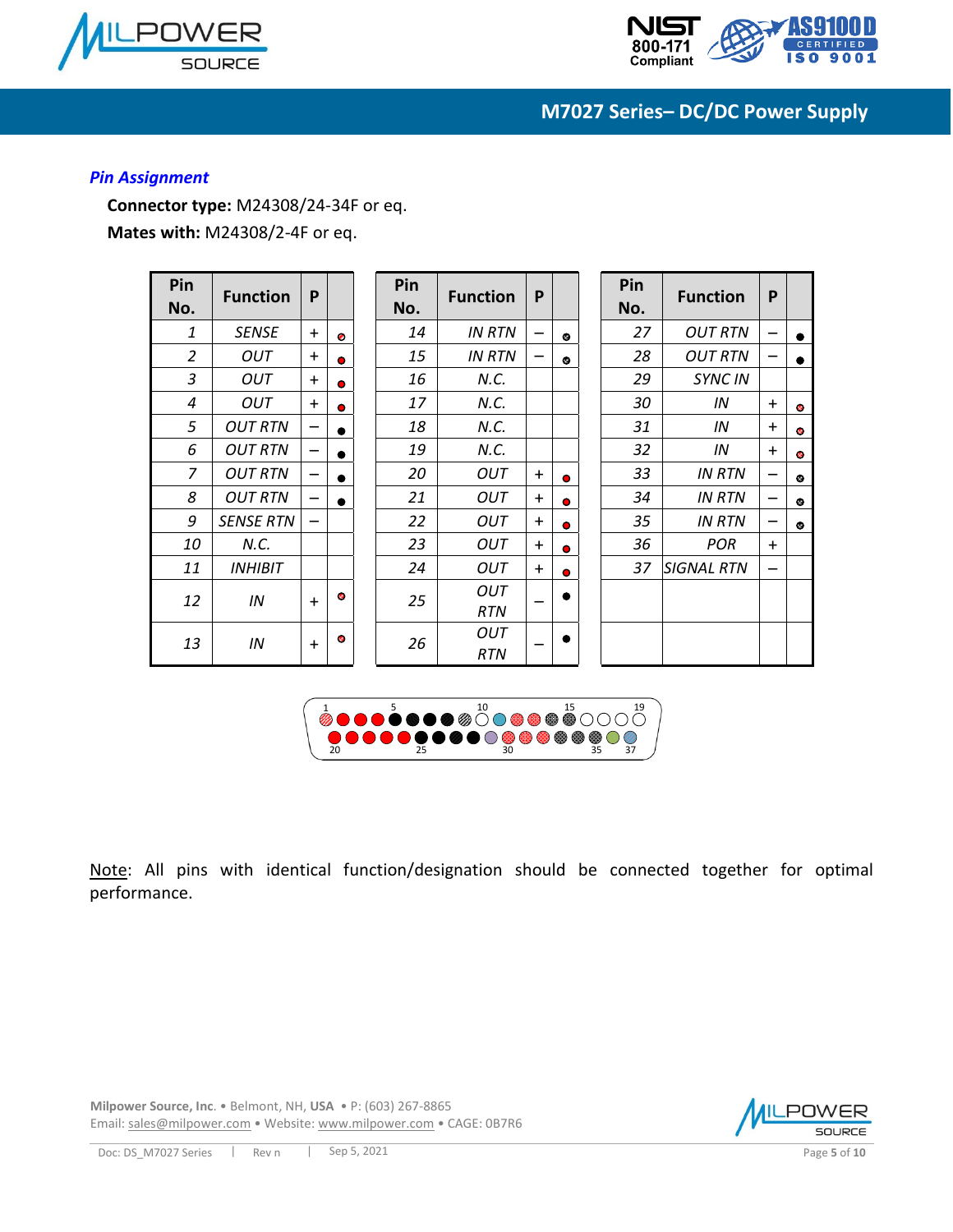



#### *Functions and Signals*

#### **INHIBIT**

The **INHIBIT** signal is used to turn the power supply ON and OFF. To turn the power supply OFF, apply a TTL "0" signal or SHORT to **SIGNAL RTN**. To turn the power supply ON, apply a TTL "1" signal or leave this pin OPEN. If not used (always ON), leave this pin OPEN. This signal is referenced to **SIGNAL RTN**.

#### **SYNC IN**

The **SYNC IN** signal is used to allow the power supply frequency to sync with the system frequency. The system frequency should be 250 kHz  $\pm$  10 kHz. When not connected the power supply will work at 250 kHz  $\pm$  10 kHz. This signal is referenced to **SIGNAL RTN**.

#### **POR (Protection Override)**

The **POR** signal disables the input under voltage lockout, input over voltage lockout, over temperature protection and peak load duration limiter.

TTL "0" or short to **SIGNAL RTN** – Protections are disabled (BATTLE SHORT mode).

TTL "1" or open circuit – Protections are enabled (Protected mode).

For normal protected operation, leave this pin OPEN.

This signal is referenced to **SIGNAL RTN**.

#### **SIGNAL RTN**

The **SIGNAL RTN** is referenced to **IN RETURN**.

This is used as grounding for **SYNC IN**, **INHIBIT** and **POR** signals.

#### **SENSE**

The SENSE is used to achieve accurate load regulations at load terminals (this is done by connecting the pins directly to the load's terminals). The use of remote sense has a limit of voltage dropout between converter's output and load terminals up to 0.5V.

When not used connect **SENSE** to **OUT** and **SENSE RTN** to **OUT RTN**.

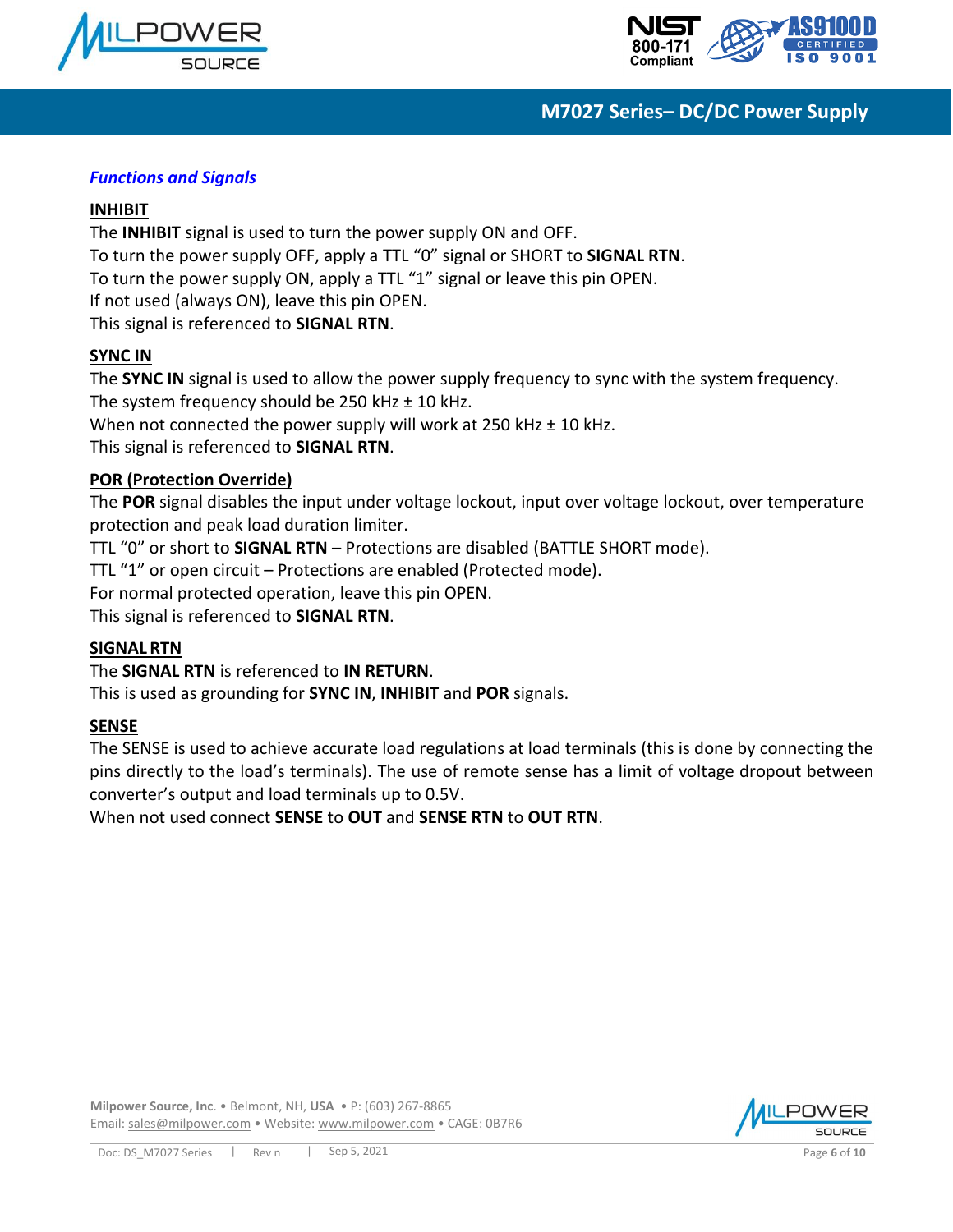



#### *Typical Connection Diagram*



#### *Parallel Operation - Typical Connection Diagram*



**Milpower Source, Inc**. • Belmont, NH, **USA** • P: (603) 267-8865 Email: [sales@milpower.com](mailto:sales@milpower.com) • Website[: www.milpower.com](http://www.milpower.com/) • CAGE: 0B7R6



POWER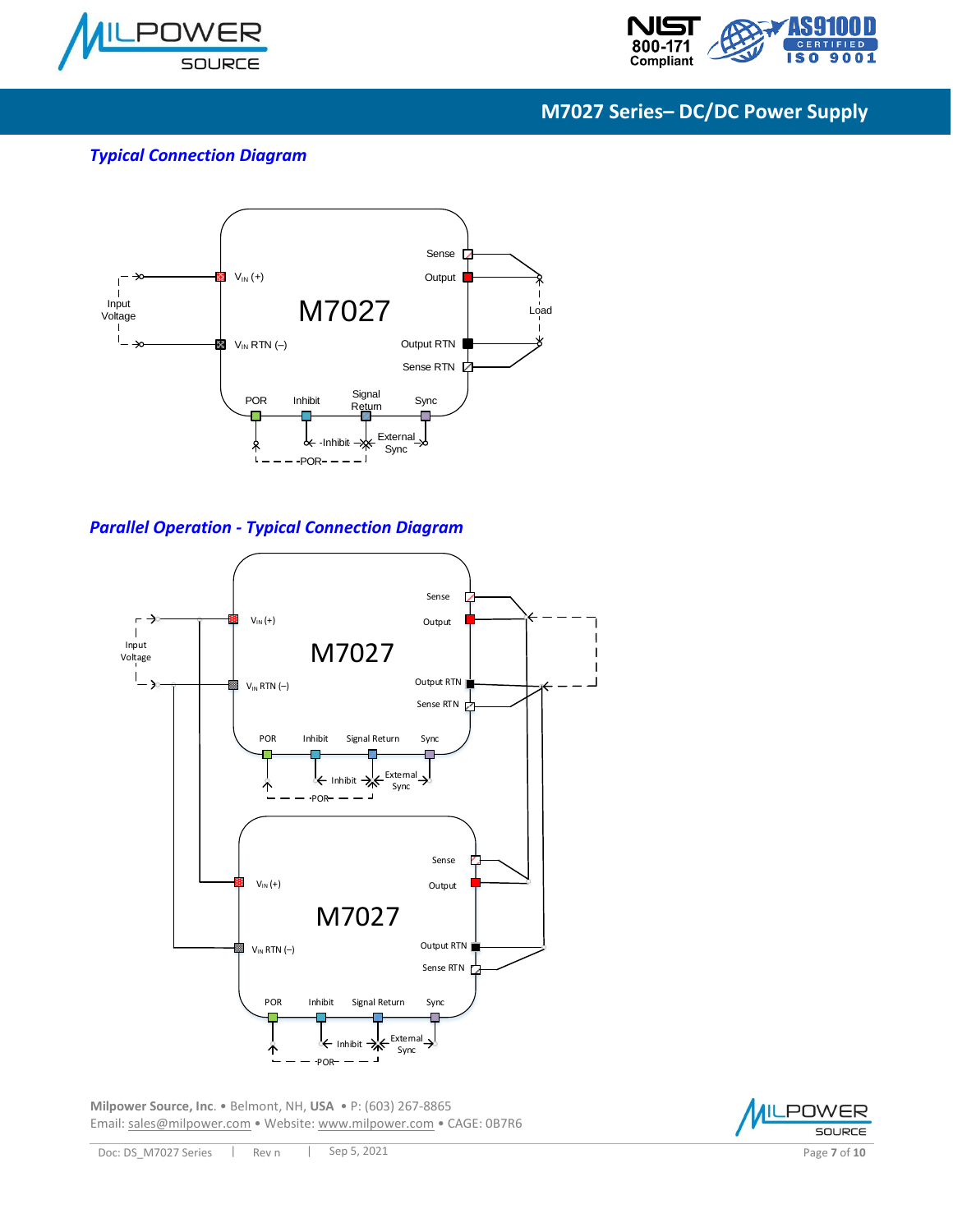



#### *Outline Drawing*



#### *Heat Dissipation Surface*



#### *Notes*

- 1. Dimensions are in inches [mm]
- 2. Tolerance is:  $.XX \pm 0.02$  in .XXX  $\pm$  0.008 in
- 3. Weight: Approx. 14.1 oz [400 g]

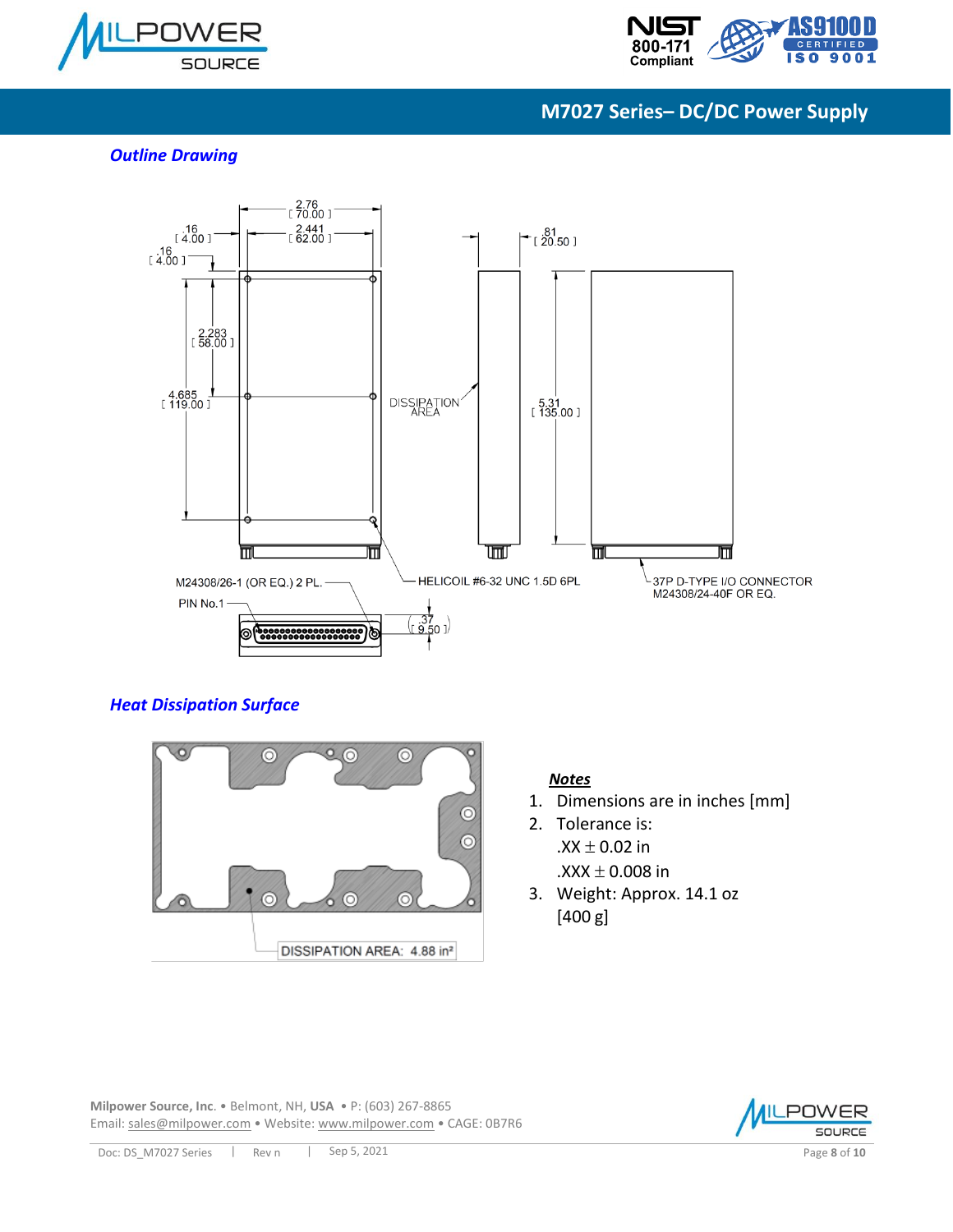



#### *Label location*